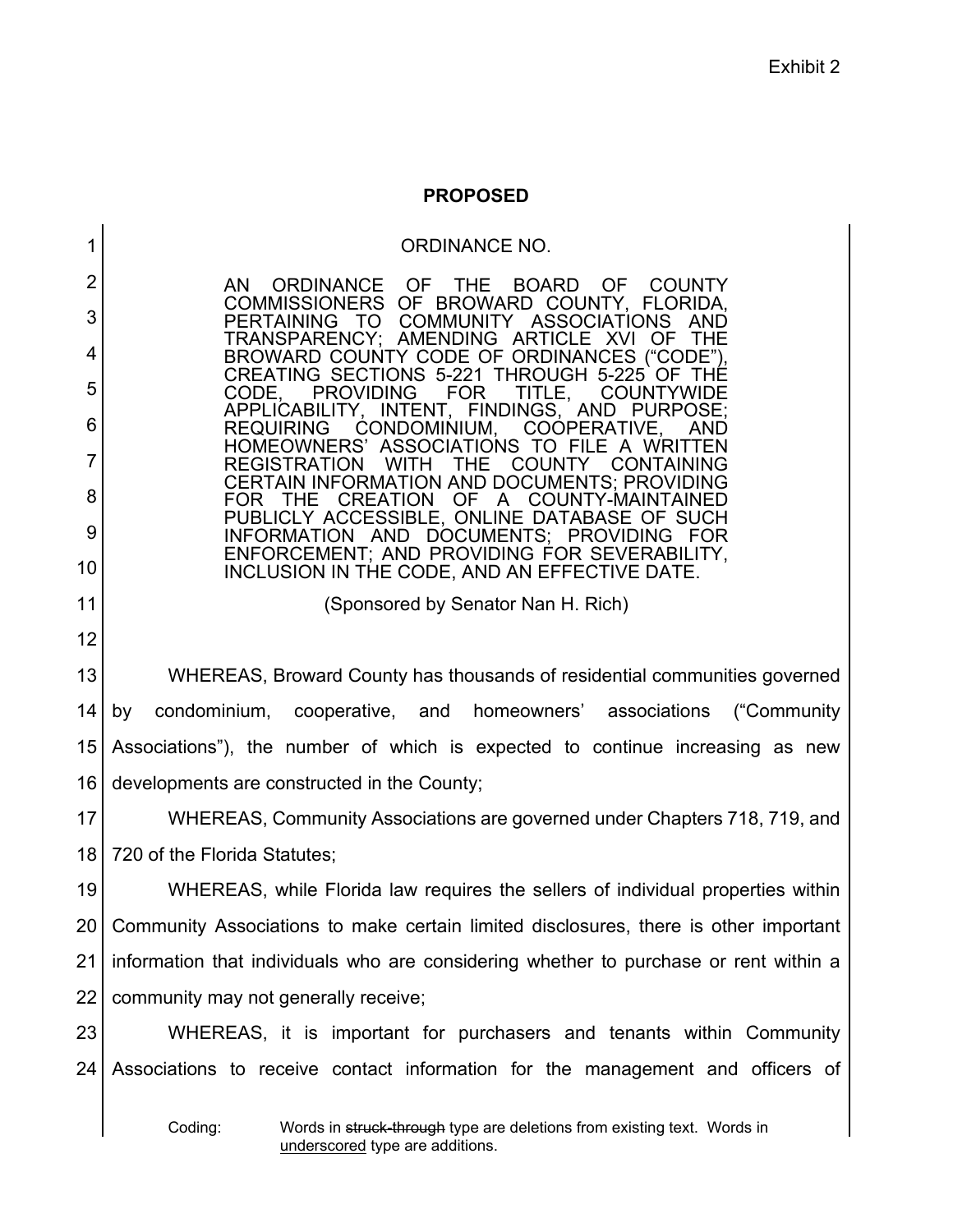1 2 Community Associations, and copies of reports regarding the structural condition of the condominium and cooperative buildings and common elements; and

3 4 5 6 7 8 WHEREAS, the Board of County Commissioners believes it is in the best interest of the residents of Broward County to require Community Associations to annually provide certain information and documents to a County-managed online, searchable database of all Community Associations ("Association Database"), thereby increasing transparency and awareness of important information regarding Community Associations and the developments they are responsible for governing,

9

10 11 BE IT ORDAINED BY THE BOARD OF COUNTY COMMISSIONERS OF BROWARD COUNTY, FLORIDA:

12

13 14 15 Section 1. Chapter 5 of the Broward County Code of Ordinances is hereby amended to create Article XVI, Sections 5-221 through 5-225, to read as follows: [Underlining omitted]

16

# **ARTICLE XVI. COMMUNITY ASSOCIATION REGISTRATION**

17 **Sec. 5-221. Short Title and Applicability.**

18 19 (a) This article shall be known and may be cited as the "Community Association Registration Ordinance."

20 21 22 23 24 (b) The provisions of this article shall apply countywide, unless in conflict with an applicable municipal ordinance, pursuant to Section 11.01 of the Broward County Charter. Unless otherwise provided, nothing in this article shall be construed to relieve a person from compliance with applicable county or municipal regulations. The provisions of the Community Association Registration Ordinance shall apply prospectively from

Coding: Words in struck-through type are deletions from existing text. Words in underscored type are additions.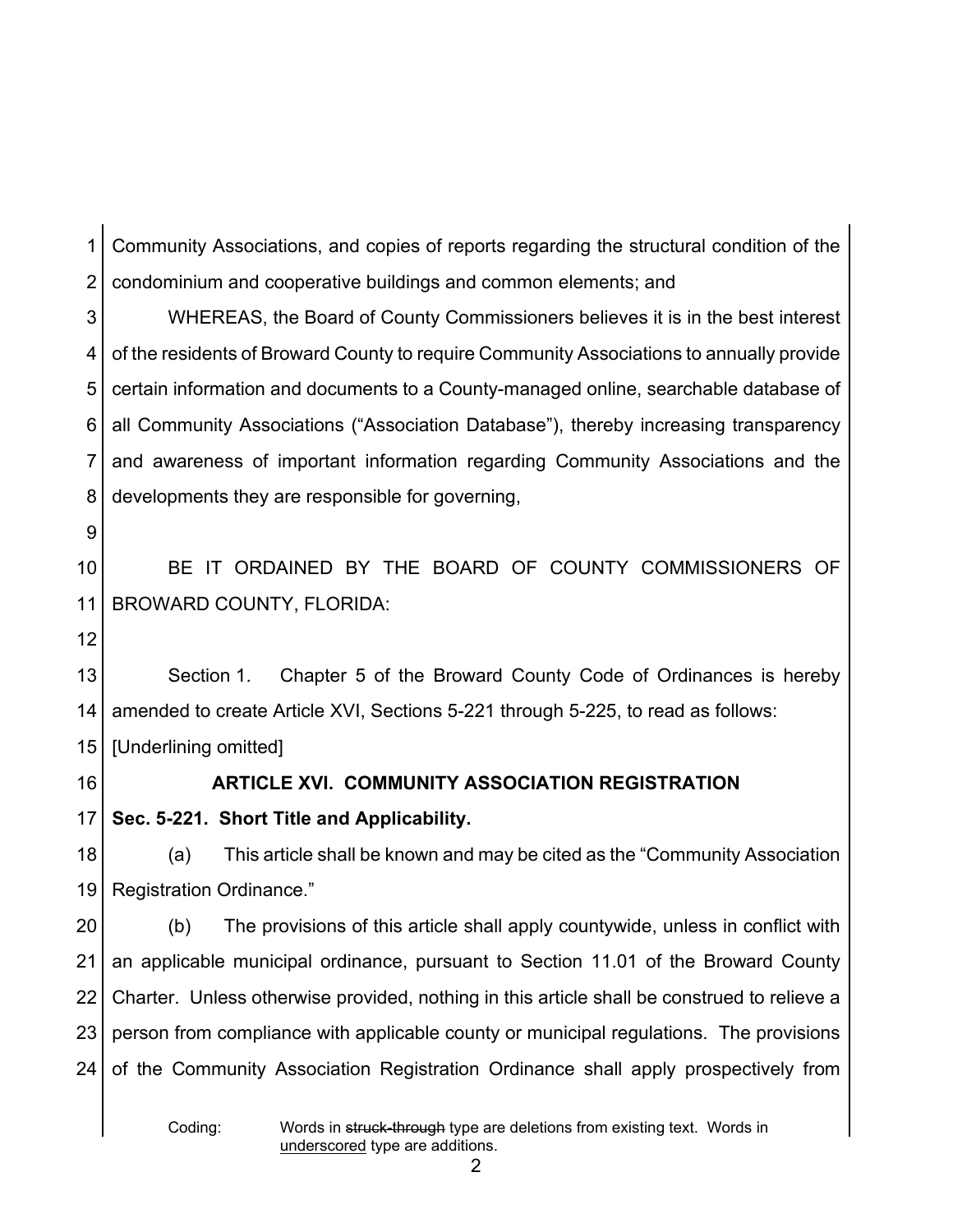1 2 April 1, 2023, and shall not require action by any Community Association, as defined in Section 5-222, prior to such date.

3 4 5 (c) The Community Association Registration Ordinance does not apply to properties within mobile home parks governed under Chapter 723 of the Florida Statutes, or as otherwise preempted by state law.

6 **Sec. 5-222. Intent, Findings, and Purpose.**

7 8 9 10 11 12 13 14 15 16 17 The Board of County Commissioners of Broward County ("Board") hereby finds it is in the best interest of the residents of the County to ensure transparency by requiring all condominium, cooperative, and homeowners' associations, as defined in Chapters 718, 719, and 720 of the Florida Statutes, respectively (collectively referred to as "Community Associations"), governing residential real property within Broward County to file annual registrations with the County containing certain information and documentation. It is the intent of the Community Association Registration Ordinance to provide a central, online, publicly accessible registry of such information and documentation. Through the registry, individuals who are or may become residents in properties governed by a Community Association can easily and quickly access important information and key documents pertaining to the Community Association.

18 **Sec. 5-223. Community Associations Required to Register.**

19 20 21 (a) By April 1 of each year, all Community Associations shall file a registration with the County's Resilient Environment Department ("Department"). The registration shall contain the following information:

- 22 23
- (1) Relevant contact information for the Community Association, including the following:
- 24

a. The name of the Community Association, which shall include the

Coding: Words in struck-through type are deletions from existing text. Words in underscored type are additions.

3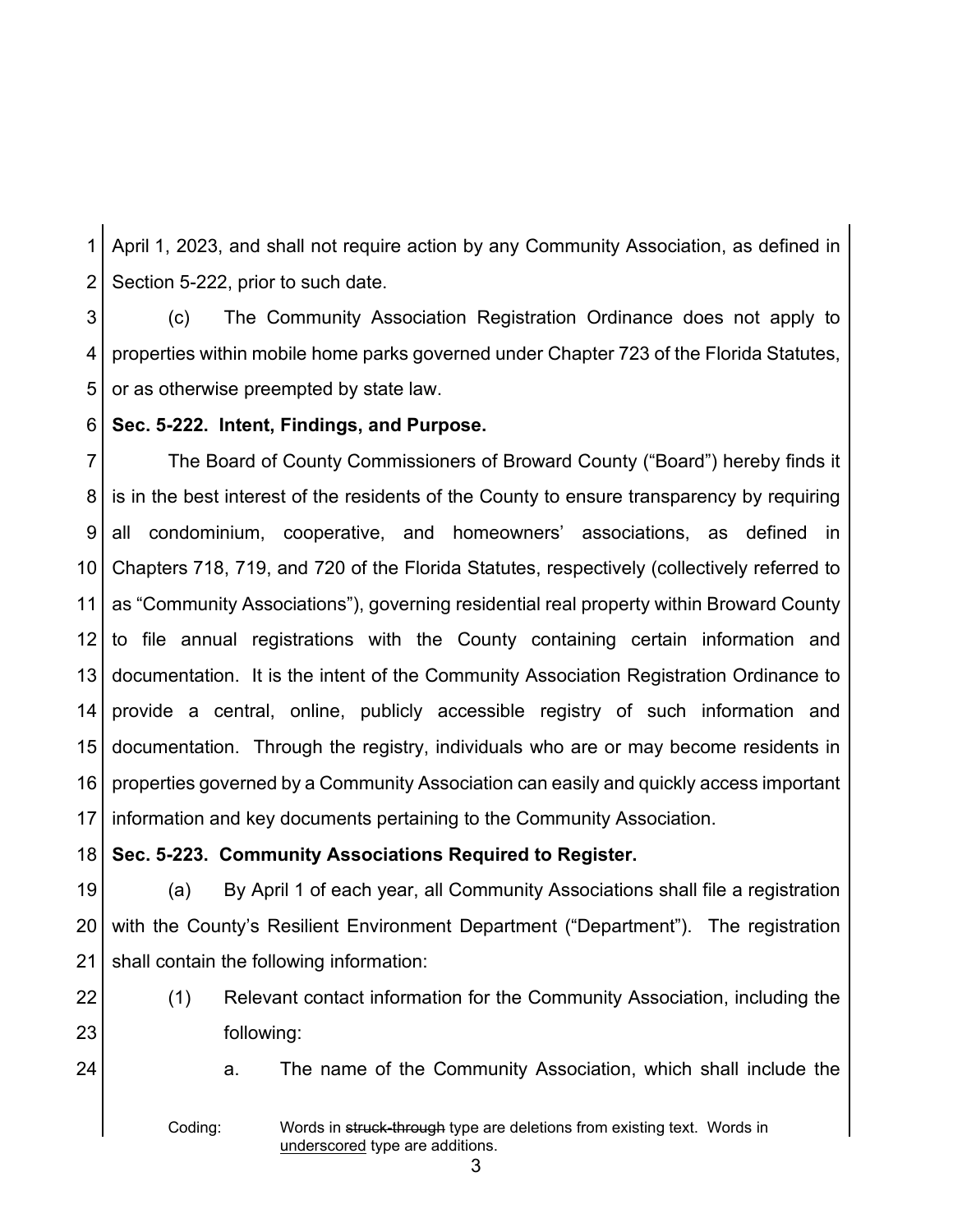| 1              |                                                                                            |             | name registered with the Florida Division of Corporations and any                |
|----------------|--------------------------------------------------------------------------------------------|-------------|----------------------------------------------------------------------------------|
| $\overline{2}$ |                                                                                            |             | fictious name(s) the Community Association utilizes;                             |
| 3              |                                                                                            | b.          | The Community Association's business address;                                    |
| 4              |                                                                                            | C.          | The name and contact address, phone number, and email address                    |
| 5              |                                                                                            |             | for the property manager, the community association manager, or                  |
| 6              |                                                                                            |             | other designated agent for the Community Association;                            |
| 7              |                                                                                            | d.          | The names and official addresses, phone numbers, and email                       |
| 8              |                                                                                            |             | addresses for the officers and directors of the Community                        |
| 9              |                                                                                            |             | Association;                                                                     |
| 10             |                                                                                            | е.          | The website address for the Community Association's website, if                  |
| 11             |                                                                                            |             | any; and                                                                         |
| 12             |                                                                                            | f.          | The website address for the online depository, if any, containing the            |
| 13             |                                                                                            |             | Community Association's governing documents and bylaws.                          |
| 14             | (2)                                                                                        |             | A copy of all reports in the possession of the Community Association issued      |
| 15             |                                                                                            |             | within the last ten (10) years that relate to the structural condition of the    |
| 16             |                                                                                            |             | property, the buildings, or both, that are owned, operated, or governed by       |
| 17             |                                                                                            |             | the Community Association, including any required recertification reports, if    |
| 18             |                                                                                            | applicable. |                                                                                  |
| 19             | (b)                                                                                        |             | After a Community Association files its initial registration, the Community      |
| 20             | Association shall file a renewal registration with the Department every twelve (12) months |             |                                                                                  |
| 21             | thereafter reflecting any changes (including new information or documentation) to the      |             |                                                                                  |
| 22             | information and documentation required in subsection (a) above.                            |             |                                                                                  |
| 23             | (c)                                                                                        |             | The initial registration and all renewal registrations shall be submitted        |
| 24             |                                                                                            |             | through the County's online portal or on forms designated by the Director of the |
|                | Coding:                                                                                    |             | Words in struck-through type are deletions from existing text. Words in          |

Coding: Words in <del>struck-through</del> type are deletions from existing text. Words in underscored type are additions.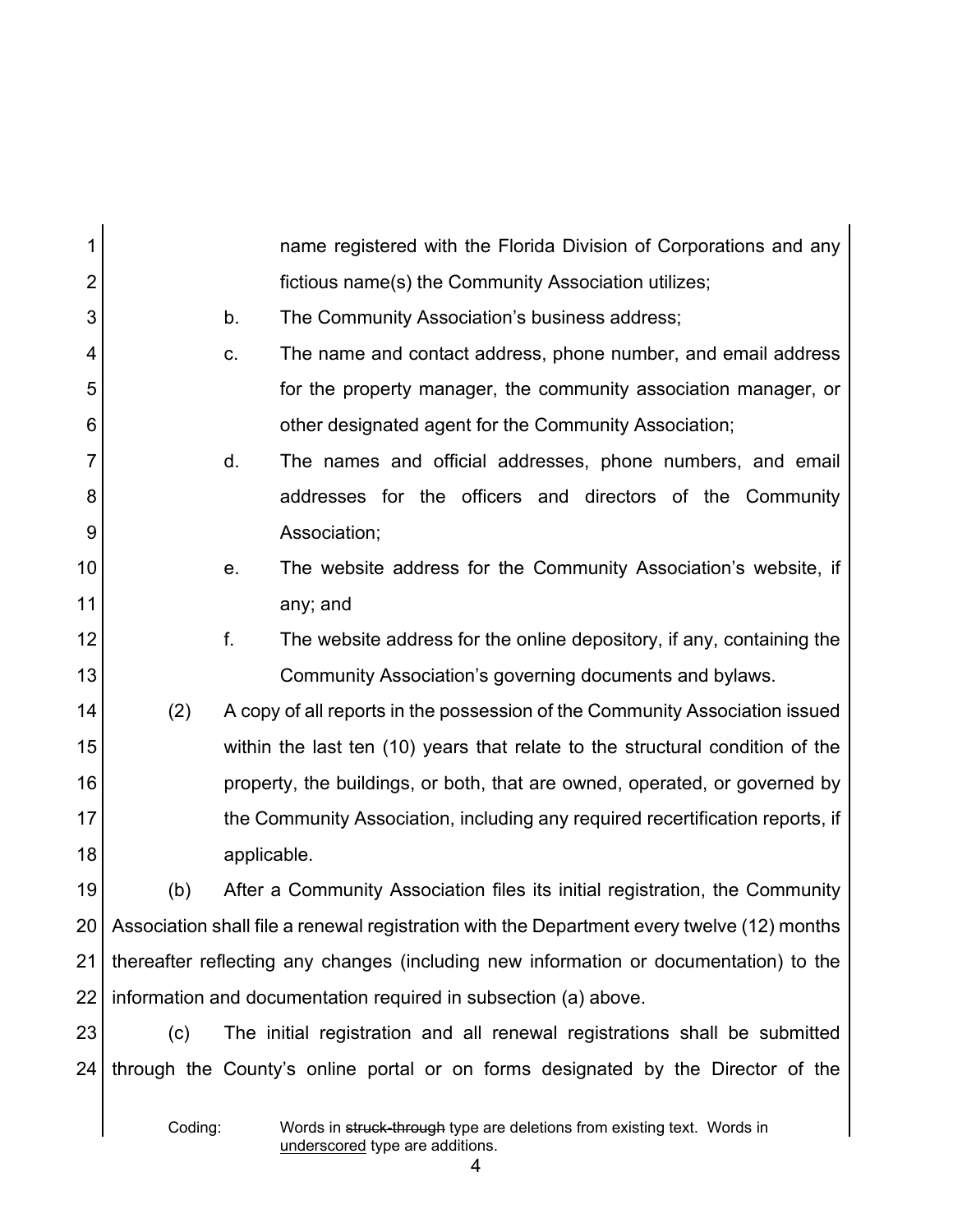1 2 Department and shall be accompanied by payment of a registration fee in the amount established by the Board.

3 4 5 (d) A Community Association may designate its property manager, community association manager, or other agent to fulfill the Community Association's obligations under this section.

6 **Sec. 5-224. Publicly Accessible Database of Registration Information.**

7 8 9 (a) The County shall create and maintain a searchable database containing the registration information and documents for each Community Association registered with the County pursuant to Section 5-223.

10 11 (b) The database shall be made accessible to the public on the County's website.

12 13 14 (c) The County shall post the registration requirements of the Community Association Registration Ordinance on the County's website along with a notice to the public that the database created by this section is available.

15 **Sec. 5-225. Enforcement.**

16 17 18 19 20 (a) The Community Association Registration Ordinance may be enforced by code enforcement officers, including municipal code enforcement officers and any law enforcement agency having jurisdiction of the area within which the property governed by the Community Association is located, pursuant to Section 125.69 and Chapter 162, Florida Statutes, or any applicable municipal code enforcement provision.

21 22 23 (b) Nothing in the Community Association Registration Ordinance is intended to create any private cause of action, and the Community Association Registration Ordinance may only be enforced as set forth herein.

24

Coding: Words in struck-through type are deletions from existing text. Words in underscored type are additions.

5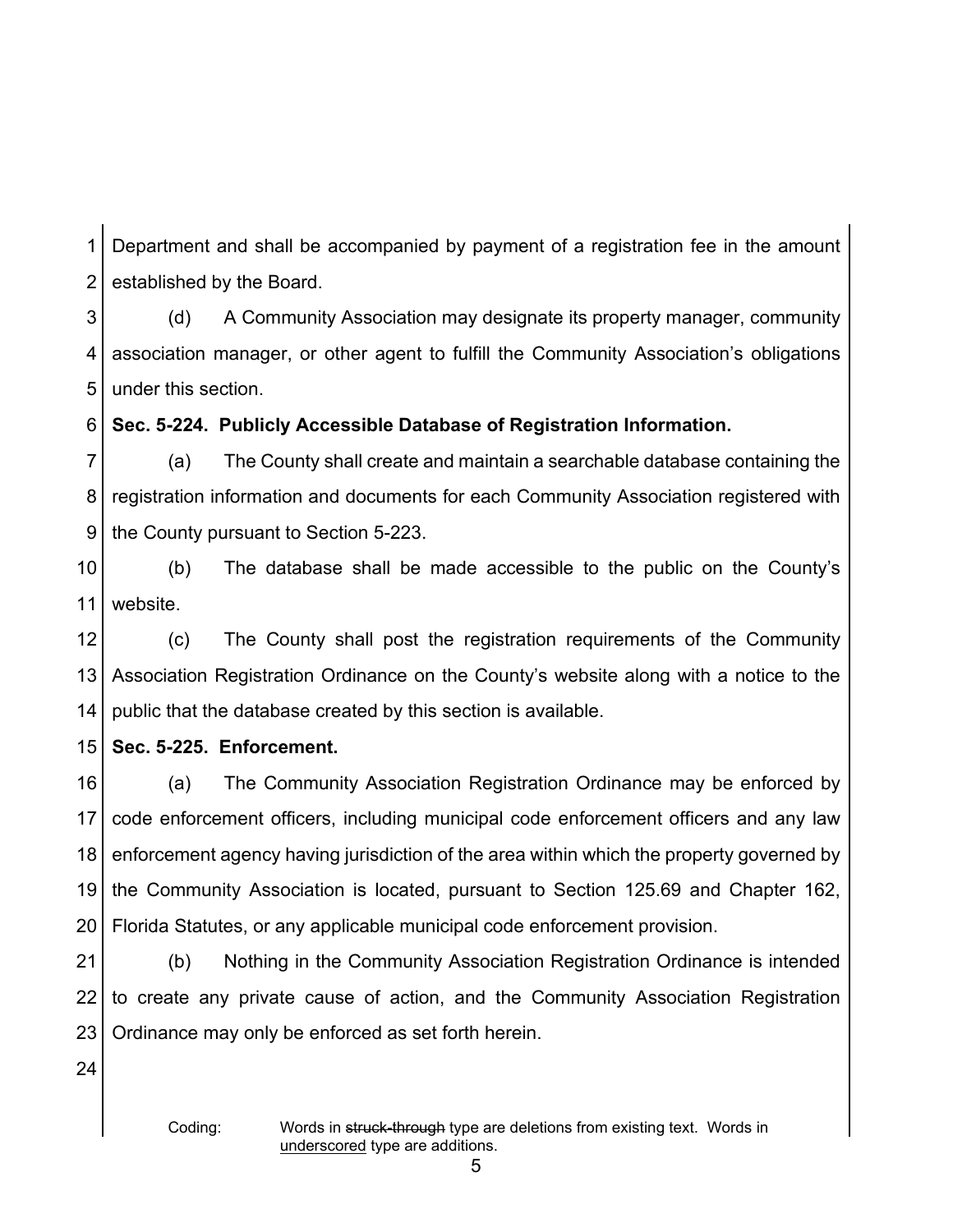#### Section 2. Severability.

 If any portion of this Ordinance is determined by any court to be invalid, the invalid portion will be stricken, and such striking will not affect the validity of the remainder of this Ordinance. If any court determines that this Ordinance, in whole or in part, cannot be legally applied to any individual, group, entity, property, or circumstance, such determination will not affect the applicability of this Ordinance to any other individual, group, entity, property, or circumstance.

## Section 3. Inclusion in the Broward County Code of Ordinances.

 It is the intention of the Board of County Commissioners that the provisions of this Ordinance become part of the Broward County Code of Ordinances as of the effective date. The sections of this Ordinance may be renumbered or relettered and the word "ordinance" may be changed to "section," "article," or such other appropriate word or phrase to the extent necessary in order to accomplish such intention.

# Coding: Words in struck-through type are deletions from existing text. Words in underscored type are additions.